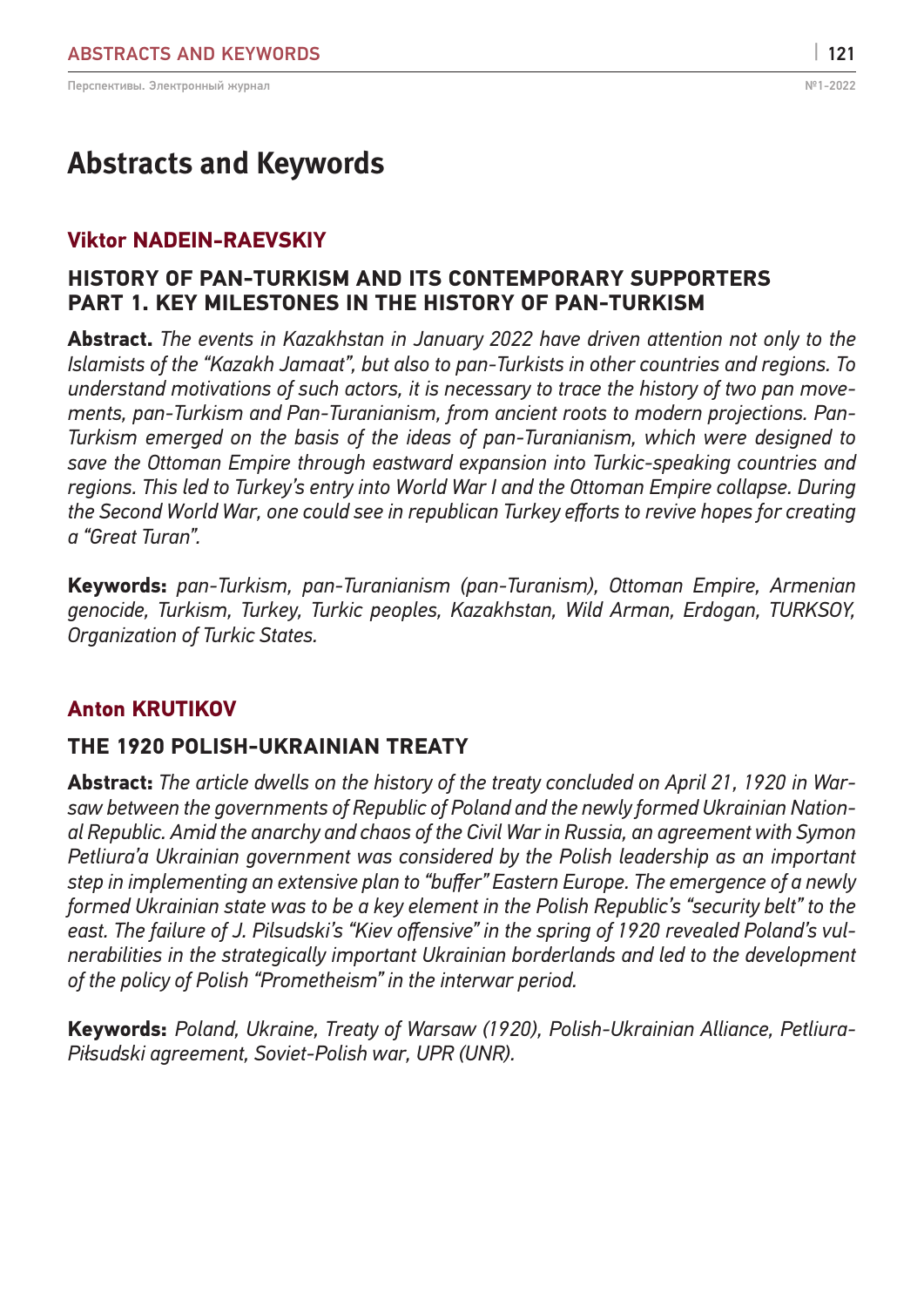# **Anton KRUTIKOV**

### **PHILOSOPHER N.O. LOSSKY AND HIS REFLECTIONS ON THE RUSSIAN NATION, UKRAINIAN AND BELARUSIAN NATIONALISM**

**Abstract.** *Emphasizing the Russian people's capacity for the highest forms of spiritual experience, and the universality and universalism of Russian culture, the philosopher N.O. Lossky, who was exiled from Russia in 1922, concluded that the "great Russian nation" had deep spiritual roots. The scholar substantiated the idea of the historical unity of Russians, Ukrainians and Belarusians, contrasting it with the practice of cultural and political separatism. Owing to common historical work, the three branches of the Russian nation, according to Lossky, created "a great power with a world culture". Considering the nation from the standpoint of the philosophy of personalism as a "personality of the highest order", N.O. Lossky argued for the indivisibility of the Russian cultural and historical tradition.* 

**Keywords:** *N.O. Lossky, Russian Revolution, nationalism, Russian philosophy, Russian nation, USSR, Ukraine, Belarus, Ukrainian nationalism, Belorussian nationalism, Belarusian nationalism.*

#### **Yakov SHEMYAKIN**

#### **FORMS OF DIALOGUE IN THE PROCESS OF INTER-CIVILIZATION INTERACTION: RUSSIA, LATIN AMERICA, AND THE WEST IN COMPARATIVE AND HISTORICAL PERSPECTIVE**

**Abstract.** *Proceeding from M.M. Bakhtin's concept, the author defines dialogical communication as the basis of human existence. The article substantiates the idea that the understanding of dialogue is conditioned by the main characteristics civilizations of the East and West and frontier civilizations, the largest of which are Russia and Latin America, is determined by principally different ways of building dialogue, namely, by differing approaches to dealing with the problem of the Other. The author compares exclusionary discourses, typical of "classical" civilizations, with inclusive discourses of the frontier civilizations.* 

**Keywords:** *dialogue, monologue, classical civilization, frontier civilization, exclusionary discourse, inclusive discourse.*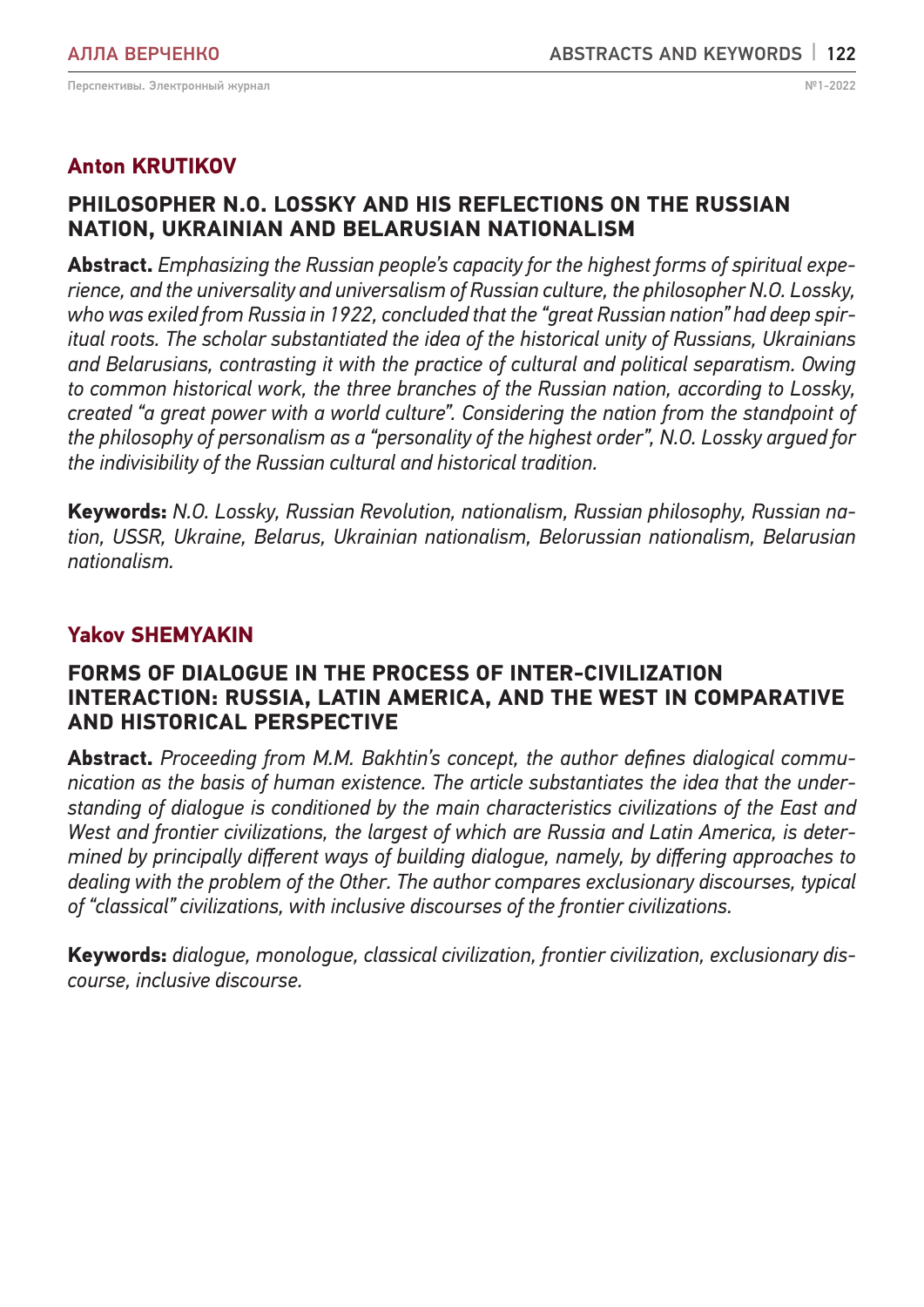# **Vadim TRUKHACHEV**

### **RUSSIA, ORBAN AND OTHER INTRICACIES OF HUNGARIAN POLITICS**

**Abstract.** *Hungarian politics is characterized by a particular focus on the personality of the head of government. On the eve of the parliamentary elections of 2022 a motley coalition of six opposition parties opposed Viktor Orban and the ruling coalition. One of the main issues on which Hungarian parties have taken different positions for decades is the attitude towards Russia. Other topics of serious disagreement include democracy, traditional and non-traditional values, the Roma problem and migration policy, relations with the European Union and NATO, and the situation of Hungarians in neighboring countries, especially in Ukraine.*

**Keywords:** *Hungary, Orban, elections 2022, European Union, Russia, Ukraine, LGBT.*

#### **Alla VERCHENKO**

# **CHANGES IN TRADITIONAL BEHAVIOR PATTERNS OF THE MODERN CHINESE (BASED ON THE CASE OF CHINESE NATIONAL HOLIDAYS)**

**Abstract.** *Folk festivals are the living history of a nation combining everyday social life and spiritual culture. The history of folk festivals in China is rooted in the depths of five thousand years of civilization. The commitment of the Chinese to traditional holidays have endured through changing dynasties, wars, the radical "cultural revolution", withstood westernization and globalization. However, traditional meaning of Chinese folk holidays and behavioral patterns have changed. Industrialization, democratization, increased mobility, individualization and globalization have gradually eroded the economic, political and cultural foundation of ancient traditions; detached rituals from the local context, weakened the focus on traditional knowledge. The content of holidays and ceremonies are being simplified. The spiritual component is giving way to the material one as commercialization is growing. But due to people's memory and to the support of the state, traditional holidays continue to be an important aspect of society life in the new environment.*

**Keywords:** *China, behavior patterns, Chinese folk holidays, Chunjie, traditions, Chinese culture.*